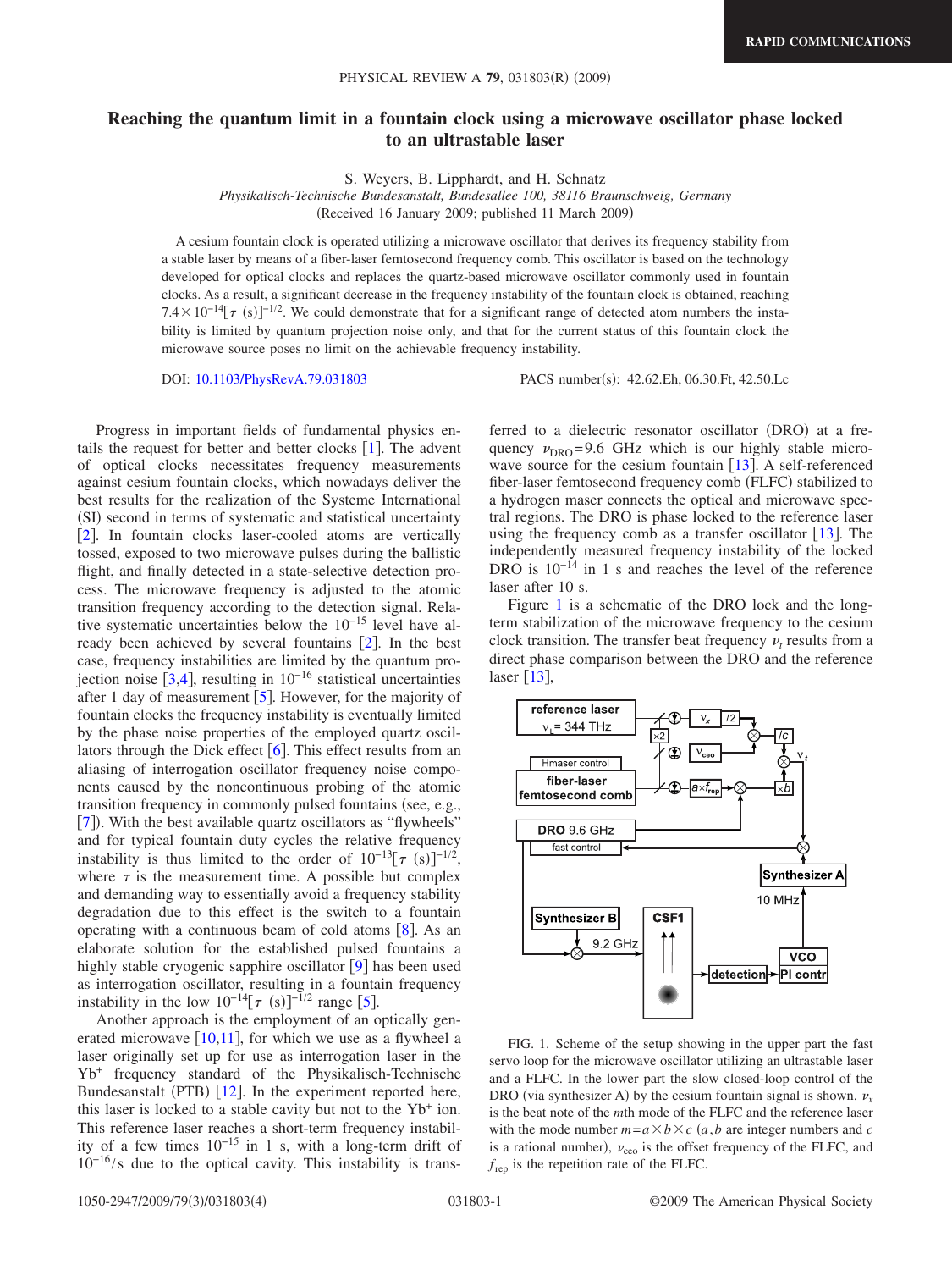$$
\nu_t = \nu_L/(2c) - b \nu_{\text{DRO}},\tag{1}
$$

where  $\nu_L$ = 344 THz is the Yb<sup>+</sup> reference laser frequency, *c* is a rational division, and *b* is an integer multiplication factor (see Fig. [1](#page-0-0)). A phase-locked loop technique steers the DRO to keep  $\nu_t$  constant at the frequency given by synthesizer A. Synthesizer B and a single-sideband mixer shift the DRO frequency to the interrogation frequency for the fountain. A detection and integration process gives the correction signal for the microwave frequency. A slow proportional-integral (PI) controller drives synthesizer A with a 10 MHz voltage controlled oscillator (VCO) via the reference frequency input. This compensates the drift of the reference laser and defines the mean frequency of the DRO. We have utilized this femtosecond laser microwave oscillator (FLMO) instead of the usual quartz-based microwave oscillator (QBMO) for the interrogation of atoms in the PTB cesium fountain clock  $CSF1$  [[14](#page-3-13)].

The frequency instability of a fountain expressed by the Allan standard deviation is given as (see, e.g.,  $[4]$  $[4]$  $[4]$ )

$$
\sigma_{y}(\tau) = \frac{1}{\pi Q_{\text{at}} S/N} \sqrt{\frac{T_c}{\tau}},
$$
\n(2)

<span id="page-1-1"></span>where  $\tau$  is the measurement time,  $T_c$  is the fountain cycle duration,  $Q_{at} = v_0 / \Delta \nu$  is the atomic quality factor with  $\Delta \nu$  as the width of the Ramsey resonance, and  $\nu_0$  is the cesium hyperfine frequency. *S*/*N* is the signal-to-noise ratio, which is proportional to the square root of the number of detected atoms  $N_{at}=N_3+N_4$  in case of quantum projection noise contributing only.  $N_4$  and  $N_3$  represent the number of detected atoms in the cesium ground-state hyperfine levels  $|F=4, m_F$  $= 0$  and  $|F=3, m_F=0$ , respectively.

We first use the free-running FLMO for applying two  $\pi/4$ pulses in resonance at a frequency  $\nu = \nu_0$  to the atoms in CSF1 when the slow closed-loop control of the DRO is sus-pended (see Fig. [1](#page-0-0)). In this case the influence of interrogation oscillator noise on the detected atomic population is effectively suppressed. For each fountain cycle the normalized clock signal  $S = N_4 / (N_3 + N_4)$  is obtained. *S* corresponds to the amplitude of the central Ramsey fringe and is independent of *N*at due to the normalization. By changing the loading time of the magneto-optical trap used as source of atoms in CSF1, the number of cooled and launched atoms, and thus *N*at, can be varied. For a range of loading times between 0.16 and 3.16 s  $(T_c=1.12-4.12 \text{ s})$ , *S* is recorded during 1000 fountain cycles. Subsequently the Allan standard deviations  $\sigma_S(N_{at})$  of the single-*S* measurements are calculated. For the different loading times we obtain ratios  $S/N = S/\sigma_S(N_{at})$ , which are shown as a function of  $N<sub>at</sub>$  by the open circles in Fig. [2.](#page-1-0) As indicated by the dashed line the *S*/*N* ratios are essentially proportional to the square root of  $N_{at}$ . This confirms that for the given useful range of  $N_{at}$  noise contributions due to the electronic detection system can be neglected in CSF1  $[15]$  $[15]$  $[15]$ . Because noise contributions from the photon shot noise are negligible  $[15]$  $[15]$  $[15]$ , we conclude that CSF1 is quantum projection noise limited for a significant range of  $N<sub>at</sub>$ . The deviation of the measured data from the dashed line for high atom numbers is probably due to detection laser frequency fluctuations or noise contributions from the fluo-

WEYERS, LIPPHARDT, AND SCHNATZ **PHYSICAL REVIEW A 79**, 031803(R) (2009)

<span id="page-1-0"></span>

FIG. 2. Signal-to-noise ratio *S*/*N* as a function of the detected atom number  $N_{\text{at}}$  utilizing the FLMO. Open circles:  $2 \times \pi/4$  pulses at  $\nu_0$ ; solid circles:  $2 \times \pi/2$  pulses at  $\nu_0 + \Delta \nu/2$ . The dashed line indicates the quantum projection noise limit. The absolute number of detected atoms was derived following the evaluation for quantum projection noise limited operation discussed in  $[4]$  $[4]$  $[4]$ .

rescence of the cesium background gas in the detection zone.

In order to check for noise contributions of the FLMO, we compare the latter kind of operation with an operation mode which entails the same quantum projection noise contribution, but is also sensitive to interrogation oscillator noise. Using the free-running FLMO for applying two  $\pi/2$  pulses to the atoms at a frequency detuning  $\Delta \nu/2$  from resonance results in the same measured signal *S* as in the preceding measurements. Actually this kind of operation corresponds to the normal servo-controlled operation of CSF1 as a clock where the central Ramsey fringe is alternately probed at frequency detunings  $\pm \Delta \nu/2$  and both, quantum projection and interrogation oscillator noise, contribute. The resulting *S*/*N* ratios are depicted by the solid black circles in Fig. [2.](#page-1-0) The fact that both data sets (open and solid black circles) coincide well indicates that for the given useful range of  $N<sub>at</sub>$  the FLMO does not add any significant noise in the clock operation mode.

We now discuss the findings in the case when the slow closed-loop control of the DRO is active. The solid squares in Fig. [3](#page-2-0) indicate the expected frequency instability  $\sigma_y(1 \text{ s})$ of CSF1 calculated in the case of negligible interrogation oscillator noise contributions. For this calculation measured *S*/*N* ratios for two resonant  $\pi$ /4 pulses were used as input for Eq. ([2](#page-1-1)). In order to obtain  $S/N$  ratios for a range of  $N_{at}$ , the loading time of the magneto-optical trap, and thus  $T_c$ , was varied. An increasing loading time involves an exponential saturation to a maximum of  $N_{at}$  with a time constant of  $\approx$ 1 s. The decrease in  $\sigma_y(1 \text{ s})$  for cycle times up to 2.4 s results from the dominating effect of the increased *S*/*N* ratio due to the increased atom number  $N_{at}$  accompanying ex-tended loading times [see Eq. ([2](#page-1-1))]. The increase in  $\sigma_y(1 \text{ s})$ for cycle times longer than 2.4 s is due to the now dominating contribution of the square root of the cycle time  $T_c$  in Eq.  $(2)$  $(2)$  $(2)$ , as the necessary loading time for increasing  $N_{at}$  furthermore increases disproportionately.

When CSF1 operates as a frequency standard the pulsed mode of operation entails a significant amount of dead time,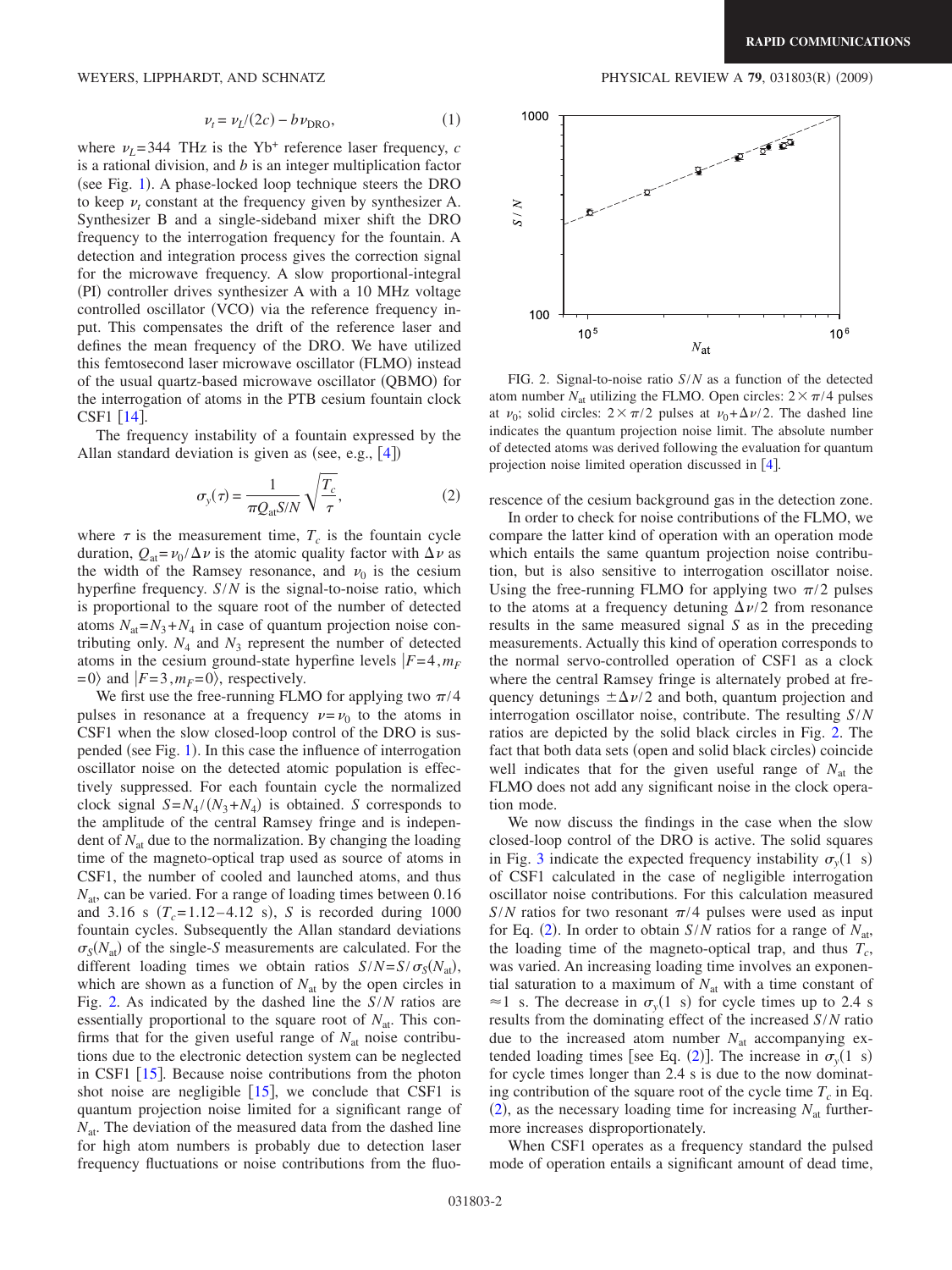<span id="page-2-0"></span>

FIG. 3. (Color online) Calculated (small symbols) and measured (large symbols) Allan standard deviations  $\sigma_y(1 \text{ s})$  of relative frequency differences *y* (CSF1-Hmaser) as a function of the cycle time  $T_c$  for different noise contributions. Solid squares are the calculated data in the ideal case of vanishing oscillator noise contributions and triangle down symbols are the calculated data in the case of additional noise contributions due to the QBMO. The solid lines are guides for the eyes. See text for further explanations.

mainly caused by the time needed for loading and detecting the atoms, during which the interrogation oscillator frequency is not controlled by the atomic resonance signal. This dead time gives rise to a degradation of the fountain frequency instability caused by the frequency noise of the interrogation oscillator (Dick effect). The corresponding contribution to the Allan standard deviation is given by  $[7]$  $[7]$  $[7]$ 

$$
\sigma_{y}^{\text{Dick}}(\tau) = \left(\frac{1}{\tau} \sum_{m=1}^{\infty} \frac{g_m^2}{g_0^2} S_{y}^f(m/T_c)\right)^{1/2},
$$
 (3)

<span id="page-2-1"></span>where  $S_y^f(m/T_c)$  is the one-sided power spectral density of the relative frequency fluctuations of the free-running interrogation oscillator at Fourier frequencies  $m/T_c$  and  $g_m$  are the Fourier coefficients of the Fourier series expansion of the sensitivity function  $g(t)$  [[7](#page-3-6)], which is the response of the atomic system to a phase step of the interrogation oscillator at time *t*.

The open circles in Fig. [3](#page-2-0) show the calculated frequency instability contributions due to the Dick effect according to Eq. ([3](#page-2-1)) when the QBMO is in use for CSF1. The calculation is based on the phase noise data from the test sheet of the actual quartz crystal oscillator employed  $\lceil 16 \rceil$  $\lceil 16 \rceil$  $\lceil 16 \rceil$  and the sensitivity function  $g(t)$  calculated for CSF1. With increasing  $T_c$ an increasing number of oscillator phase noise components at small Fourier frequencies  $m/T_c$  degrade the frequency stability. The triangle down symbols show the quadratic sum of both instability contributions calculated according to Eqs. ([2](#page-1-1)) and ([3](#page-2-1)). A comparison of this calculated  $\sigma_y(1 \text{ s})$  with frequency instabilities of CSF1 (large triangle up symbols) obtained from frequency measurements with the QBMO using a hydrogen maser as a reference exhibits a good agreement. In Fig. [3](#page-2-0) and in the following all frequency instability data given by measurements are obtained by subtracting small frequency instability contributions of the reference maser by

 $(2009)$ 

<span id="page-2-2"></span>

FIG. 4. Measured Allan standard deviations  $\sigma_y(\tau)$  of the frequency of CSF1 using the QBMO  $(O)$  or the FLMO  $(O)$  for interrogating the atoms. The solid and the dashed lines show frequency instabilities  $\sigma_y(\tau) = 1.33 \times 10^{-13} [\tau \text{ (s)}]^{-1/2}$  and  $\sigma_y(\tau) = 0.74 \times 10^{-13} [\tau \text{ (s)}]^{-1/2}$ , respectively.

using the three-corner-hat method  $[17]$  $[17]$  $[17]$ , taking into account the results of simultaneous frequency measurements against a second hydrogen maser.

If we now consider the calculated  $\sigma_{y}^{\text{Dick}}(1 \text{ s})$  due to the Dick effect, when the FLMO is in use for CSF1, we notice that the resulting frequency instability contributions shown by the open squares in Fig. [3](#page-2-0) are at or even below  $10^{-14}$ . For this calculation we use the measured phase noise of the FLMO [[13](#page-3-12)] and again  $g(t)$ , as calculated for CSF1. The results suggest that the frequency instability contribution due to the FLMO is negligible compared to  $\sigma_y(1 \text{ s})$  calculated for the case of quantum projection noise contributing only  $(solid squares in Fig. 3).$  $(solid squares in Fig. 3).$  $(solid squares in Fig. 3).$ 

This is confirmed by measurements of the frequency of CSF1 against a hydrogen maser, using the FLMO for the interrogation of the atoms. The resulting measured frequency instabilities of CSF1 alone are depicted in Fig. [3](#page-2-0) as large open diamonds. The agreement of this experimental data with the expected frequency instability (solid squares in Fig. [3](#page-2-0)) is conclusive. Using the FLMO for the atom interrogation in CSF1 yields a purely quantum projection noise limited frequency instability down to  $7.4 \times 10^{-14} [\tau \text{ (s)}]^{-1/2}$ . The uninterrupted frequency measurements used for this evaluation typically lasted 1 day. Continuous measurements of several days demonstrated the reliability of the complete system.

The improvement in fountain clock stability is also demonstrated by comparing the measured frequency instabilities  $\sigma_y(\tau)$  of CSF1 depicted in Fig. [4.](#page-2-2) The open data points are obtained using the QBMO and choosing the loading time  $T_c \approx 1.1$  s in order to achieve the minimum frequency insta-bility (see triangle down symbols in Fig. [3](#page-2-0)). The dashed line in Fig. [4](#page-2-2) indicates an instability of  $1.33 \times 10^{-13} [\tau (s)]^{-1/2}$ . The solid black data points are obtained with the FLMO and a correspondingly optimized loading time, resulting in  $T_c$ ≈ 1.9 s. The frequency instability of  $0.74 \times 10^{-13} [\tau (s)]^{-1/2}$ indicated by the solid line shows that the measurement time needed to obtain a specific statistical uncertainty of CSF1 is shortened by a factor of 3.2 compared to the case using the